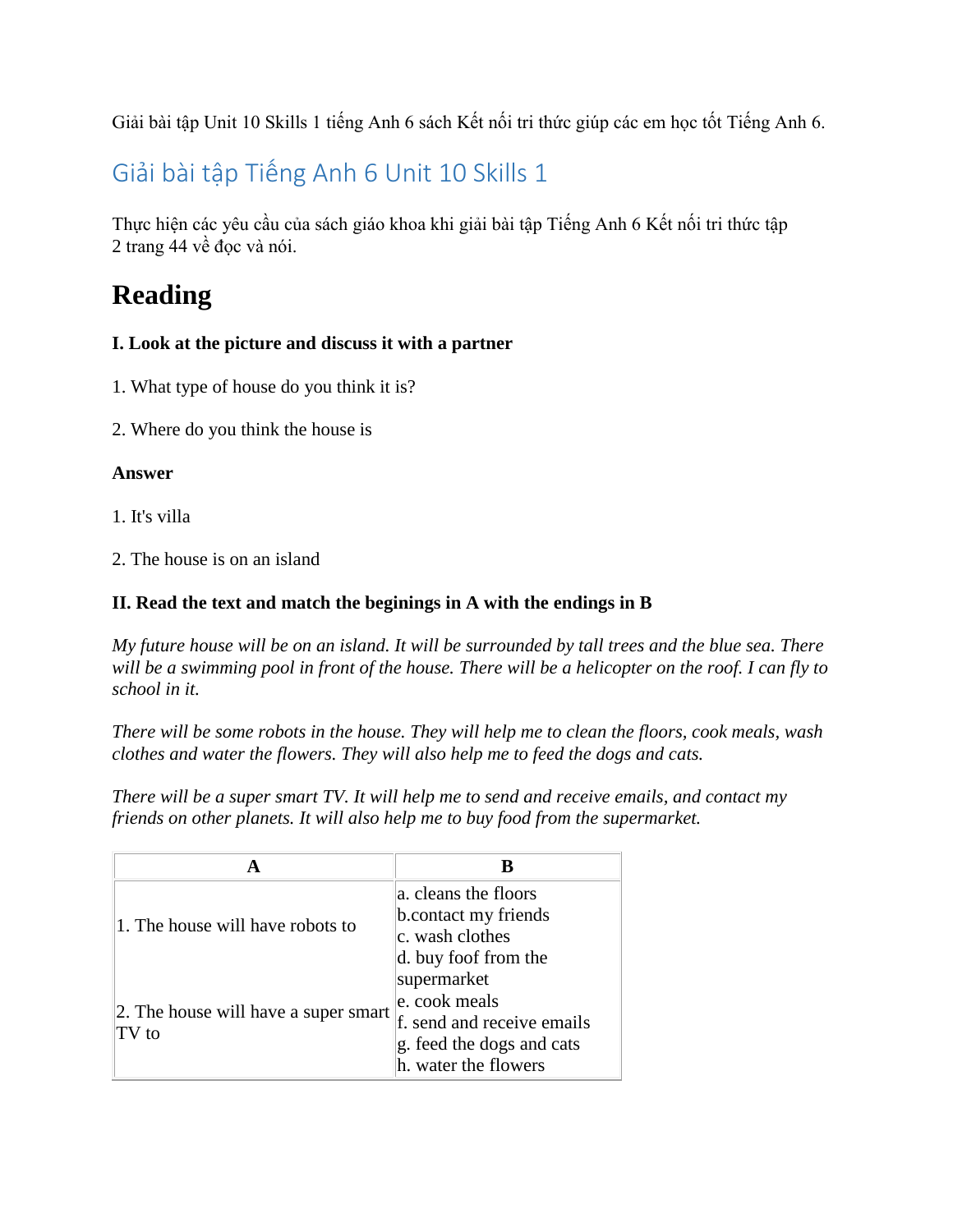### **Answer**

1: a, e, c, h, g

2: f, b, d

## **III. Read the text again and circle the option (A, B, or C) to complete the sentences.**

1. The house will be ...........

A. in the mountains

- B. on an island C. onthe Moon
- 2. There'll be a.......... in front of the house.
- A. swimming pool B. garden C. pond
- 3. The house will have ............. robots.
- A. many B. a lot of C.some

4. The ......... will help me to feed the dogs and cats.

A. helicopter B. robot C. super smart TV

### **Answer**

- 1. B
- 2. A
- 3. C
- 4. B

## **Speaking**

### **IV. Work in pairs. Ask your partner about his / her future house. Use the suggested questions.**

- 1. What type of future house do you think it will be?
- 2. Where will it be?
- 3. What will it look like?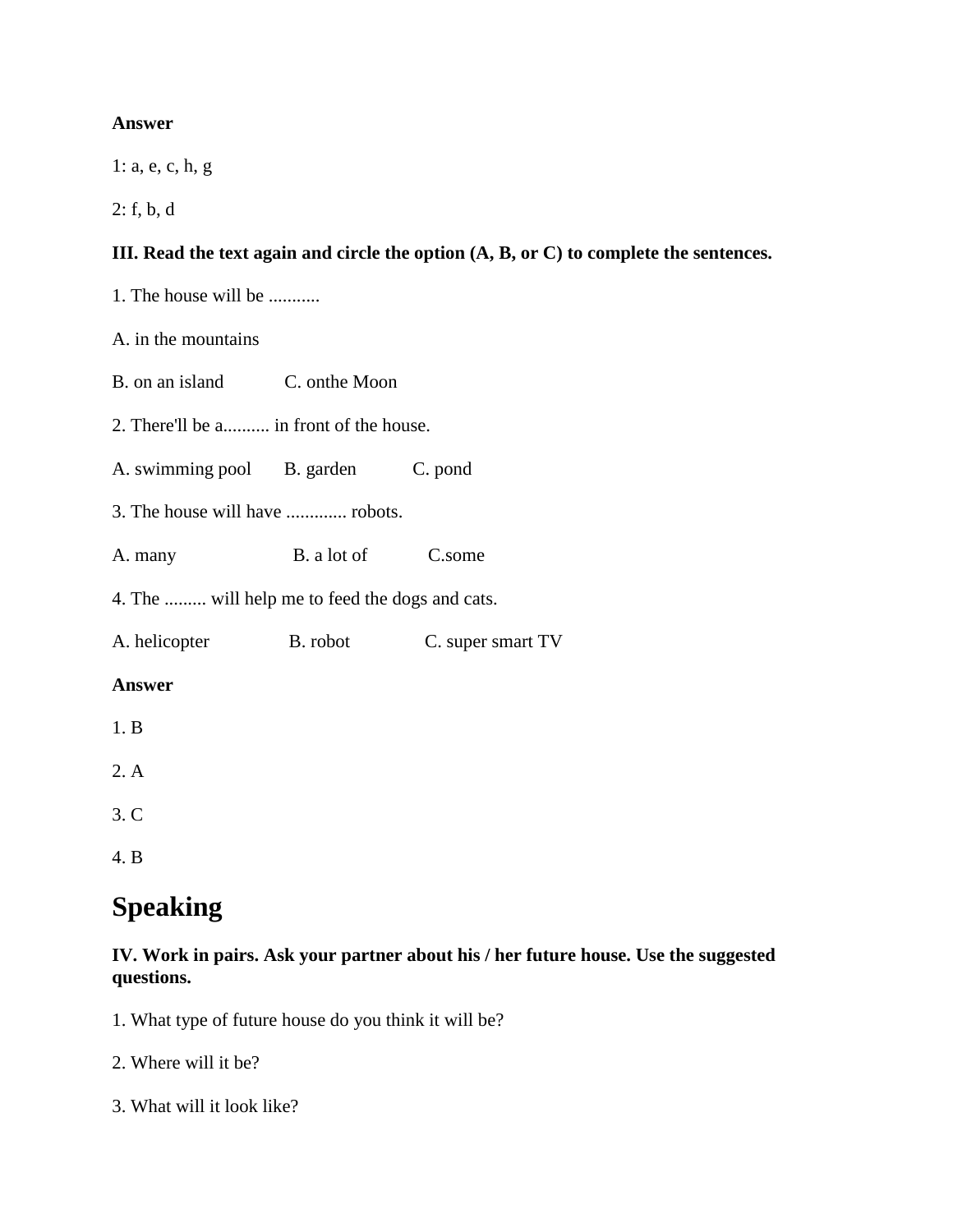3. What will it look like?

- 4. How many rooms will it have?
- 5. What appliances will it have and what will they heip you to do?

### *Example*:

A: What type of future house do you

think it will be?

B: It'll be a palace.

### **Answer**

1. My future house will be a villa

2. It will be on the coast

3. There'll be a swimming pool behind the house and a garden with many colorful flowers and trees in front of the house.

4. There will be 8 rooms in the house: 4 bedrooms, 2 bathrooms, a living room and a kitchen.

5. There will be 4 smart TVs for 4 bedrooms and a big modern fridge in the kitchen. The smart TVs will help me to access internet to learn and play online, besides, it will help me to contact with my friends all over the world

### **V. Work In groups. Tell your partners about your future house. You can use the information in 4.**

### *Example*:

My future house will be a palace.It'll be on the Moon, There'll be a super smart TV in the house. It'll help me to talk to my friends on other planets.

### **Answer**

My future house will be a villa. It will be on the coast. There'll be a swimming pool behind the house and a garden with many colorful flowers and trees in front of the house. There will be 8 rooms in the house: 4 bedrooms, 2 bathrooms, a living room and a kitchen. There will be 4 smart TVs for 4 bedrooms and a big modern fridge in the kitchen. The smart TVs will help me to access internet to learn and play online, besides, it will help me to contact with my friends all over the world.